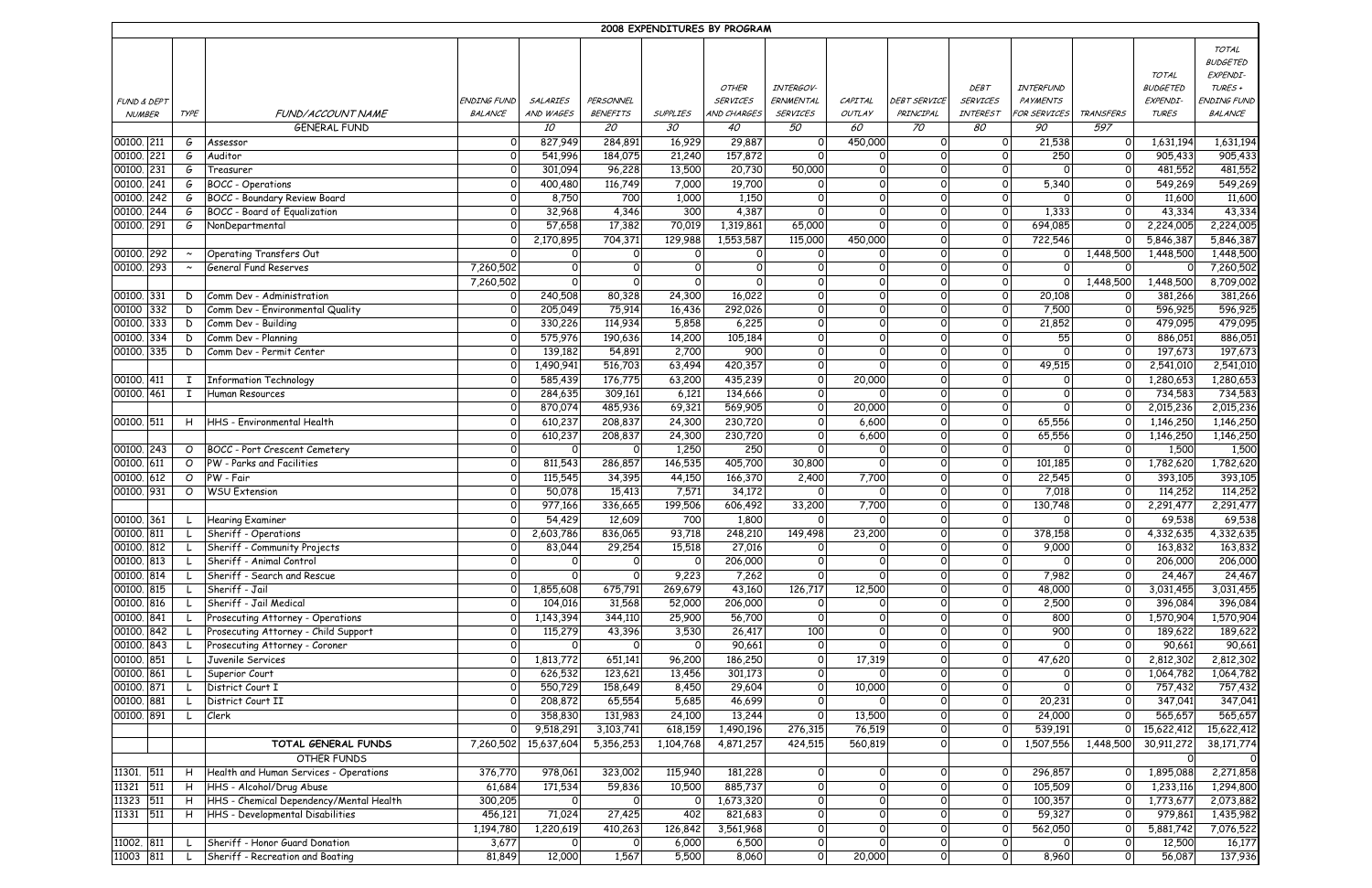| 11007 811  |     |              | Sheriff - Office Drug Fund                   | 98,762     | $\mathsf{O}$   | 0                   | 8,000          | 42,500         | 0            | 0            | 0        | Οl       | 7,575     | $\overline{O}$ | 58,075       | 156,837    |
|------------|-----|--------------|----------------------------------------------|------------|----------------|---------------------|----------------|----------------|--------------|--------------|----------|----------|-----------|----------------|--------------|------------|
| 11008 811  |     |              | Sheriff - OPNET Drug                         | 360,013    | 102,415        | 34,707              | 38,192         | 118,550        | 124,000      | $\Omega$     | $\Omega$ | $\Omega$ | 59,676    | $\mathsf{O}$   | 477,540      | 837,553    |
| 11015      | 811 |              | Sheriff - Equipment Reserve                  | 32,565     | 0              | 0                   | 35,600         | 16,633         |              | 50,000       | 0        | 0        | 30,000    | $\mathsf{O}$   | 132,233      | 164,798    |
| 11061 811  |     |              | Sheriff - Nine-One-One Enhanced              | 126,501    | $\Omega$       | 0                   | 0              | ∩              | 500,000      | Ω            | 0        | 0        | 17,500    | $\mathsf{O}$   | 517,500      | 644,001    |
| 11065 811  |     |              | Sheriff - OPSCAN Operations                  | 164,683    | 18,636         | 1,463               | 6,000          | 194,000        | Ω            |              | 0        | 0        | 5,218     | $\mathbf{O}$   | 225,317      | 390,000    |
| 11081      | 811 |              | Sheriff - Interoperability Grant             | 0          | 5,325          | 444                 | $\Omega$       | 60,881         |              | $\Omega$     | $\Omega$ | O        | 6,100     | $\circ$        | 72,750       | 72,750     |
| 11401. 821 |     |              | Law Library                                  | O          | 6,036          | 520                 | 13,204         | ∩              | $\Omega$     | 0            | 0        | $\Omega$ | 2,150     | $\overline{O}$ | 21,910       | 21,910     |
|            |     |              |                                              |            |                |                     |                |                |              |              |          |          |           |                |              |            |
| 11701. 841 |     |              | Pros Attny - Local Crime Victim Comp         | 158,995    | 41,736         | 14,162              | 1,150          | 2,100          | $\mathsf{o}$ | $\Omega$     | $\Omega$ | $\Omega$ | 23,186    | $\Omega$       | 82,334       | 241,329    |
| 11901. 841 |     |              | Pros Attny - Racketeering                    | 13,962     | $\Omega$       | $\Omega$            | 15,500         | 16,500         | $\Omega$     | 3,000        | $\Omega$ | $\Omega$ | 5,250     | 40,000         | 80,250       | 94,212     |
| 12901. 861 |     |              | Superior Crt - Drug Court                    | 5,237      | 11,676         | 1,017               | 1,600          | 13,325         | $\Omega$     | $\Omega$     | O        | $\Omega$ | 3,269     | $\circ$        | 30,887       | 36,124     |
| 12905 861  |     |              | Superior Crt - Dispute Resolution            | $\Omega$   | $\Omega$       | $\Omega$            | 0              | 17,400         | $\mathsf{O}$ | $\Omega$     | $\Omega$ | $\Omega$ | $\Omega$  | $\mathsf{O}$   | 17,400       | 17,400     |
| 12911 861  |     |              | Superior Crt - Courthouse Facilitator        |            |                | $\Omega$            | $\Omega$       | 13,000         | 0            | $\Omega$     | 0        | $\Omega$ |           | $\mathsf{O}$   | 13,000       | 13,000     |
| 13501. 871 |     |              | District Court I - Probation                 | 46,680     | 129,915        | 45,251              | 8,350          | 118,844        | $\mathsf{O}$ | 0            | $\Omega$ | $\Omega$ | 36,376    | $\mathsf{O}$   | 338,736      | 385,416    |
| 13511. 881 |     |              | District Court II - Probation                | 17,459     | $\mathsf{o}$   | 0                   | 1,000          | 907            | $\mathsf{O}$ | 0            | $\Omega$ | 0l       | 286       | $\Omega$       | 2,193        | 19,652     |
| 19911 291  |     |              | Non Dept - Criminal Justice                  | 84,552     | $\mathsf{O}$   | $\Omega$            |                | $\Omega$       | $\Omega$     | $\circ$      | 0        | $\Omega$ | 0         | 975,000        | 975,000      | 1,059,552  |
|            |     |              |                                              |            |                |                     |                |                |              |              |          |          |           |                |              |            |
| 19912 291  |     |              | Non Dept - Local Criminal Justice            | 401,103    | $\mathsf{O}$   | $\circ$             | $\Omega$       | $\Omega$       |              | $\circ$      | 0        | 0        | 0         | 700,000        | 700,000      | 1,101,103  |
| 19913 291  |     |              | Non Dept - Trial Court Improvements          | 57,416     | $\mathsf{O}$   | $\mathsf{O}$        | $\Omega$       | $\Omega$       | $\Omega$     | O            | O        | $\Omega$ | 0         | $\circ$        | <sup>O</sup> | 57,416     |
| 19991 291  |     |              | Non Dept - Emergency Communication Tax       | 51,234     | $\circ$        | $\circ$             | 0              |                | 1,194,000    | 0            | 0        | Οl       | 41,790    | 0              | 1,235,790    | 1,287,024  |
|            |     |              |                                              | 1,704,688  | 327,739        | 99,131              | 140,096        | 629,200        | 1,818,000    | 73,000       | 0        | $\Omega$ | 247,336   | 1,715,000      | 5,049,502    | 6,754,190  |
| 12101. 331 |     | D            | Comm Dev - Water Quality Cleanup             | 66,437     | $\Omega$       | $\Omega$            | $\Omega$       | ∩              | ∩            | ∩            | $\Omega$ | $\Omega$ | O         | 0              |              | 66,437     |
| 12105 331  |     | D            | Comm Dev - Shoreline/Wetland/Restoration     | 16,234     | $\Omega$       | $\Omega$            | $\Omega$       | ∩              | $\Omega$     | ∩            | $\Omega$ | $\Omega$ | O         | $\Omega$       |              | 16,234     |
| 12108 331  |     | D            | Comm Dev - Shoreline Block Grant             | 26,599     | $\Omega$       | $\Omega$            | $\Omega$       | 74,999         | $\Omega$     |              | $\Omega$ | $\Omega$ |           | $\mathsf{o}$   | 75,000       | 101,599    |
|            |     |              | Noxious Weed Control                         |            |                |                     |                |                | $\Omega$     | $\Omega$     | $\Omega$ | $\Omega$ |           | $\mathsf{o}$   |              |            |
| 13001. 381 |     | D            |                                              | 75,056     | 60,423         | 17,151              | 8,600          | 8,238          |              |              |          |          | 29,618    |                | 124,030      | 199,086    |
| 13051 381  |     | D            | Noxious Weed - LMD#2 Lake Sutherland         | 16,778     | $\Omega$       | $\Omega$            | 4,492          | 5,250          |              | $\Omega$     | $\Omega$ | $\Omega$ | 8,480     | $\overline{0}$ | 18,222       | 35,000     |
| 19981 291  |     | D            | Non Dept - Community Economic Revitalization | $\Omega$   | $\Omega$       | $\Omega$            | $\Omega$       | $\Omega$       | 48,643       | $\Omega$     | O        | 0        |           | $\Omega$       | 48,643       | 48,643     |
|            |     |              |                                              | 201,104    | 60,423         | 17,151              | 13,092         | 88,487         | 48,643       | $\mathbf{1}$ | 0        | οl       | 38,098    | $\circ$        | 265,895      | 466,999    |
| 12201. 231 |     | G            | Treasurer - Operation and Maintenance        | 65,897     | 2,000          | 160                 | 6,000          | 43,169         | $\Omega$     | $\Omega$     | O        | O        | 3,560     | $\overline{0}$ | 54,889       | 120,786    |
| 12231 231  |     | G            | Treasurer - REET Electronic Technology       | 69,195     | $\Omega$       | 0                   | $\Omega$       |                | $\Omega$     | $\Omega$     | 0        | $\Omega$ |           | $\overline{0}$ | $\Omega$     | 69,195     |
| 12241 231  |     | G            | Treasurer - Land Assessment                  | 15,629     | $\Omega$       | 0                   | $\Omega$       | 11,000         | $\mathsf{O}$ | $\Omega$     | 0        | 0        |           | $\overline{0}$ | 11,000       | 26,629     |
| 12401 221  |     | G            | Auditor - Document Preservation              | 371,692    | 19,632         | 1,750               | 6,000          | 16,300         | $\mathsf{O}$ | 30,000       | 0        | 0        | 5,497     | $\mathsf{O}$   | 79,179       | 450,871    |
|            |     |              |                                              | 522,413    | 21,632         | 1,910               | 12,000         | 70,469         |              | 30,000       | $\Omega$ | $\Omega$ | 9,057     | $\mathsf{o}$   | 145,068      | 667,481    |
|            |     |              |                                              |            |                |                     |                |                |              |              |          |          |           |                |              |            |
| 11323 511  |     | O            | HHS - Homeless Task Force                    | 56,996     | $\Omega$       | $\Omega$            | $\Omega$       | 789,765        | $\Omega$     | $\Omega$     | $\Omega$ | οl       | 43,235    | $\circ$        | 833,000      | 889,996    |
| 11324 511  |     |              | O HHS - Federal Forest Replacement           | 0          | 58,735         | 17,298              | 6,000          | 56,500         | $\Omega$     | $\Omega$     | οl       | 0        | 161,375   | $\circ$        | 299,908      | 299,908    |
| 19914 291  |     | $\circ$      | Non Dept - Veterans' Relief                  | 246,358    | 13,788         | 1,179               | 2,800          | 85,675         | $\Omega$     | $\circ$      | 0        | $\Omega$ | 3,891     | $\circ$        | 107,333      | 353,691    |
| 19925 291  |     |              | O Non Dept - Hotel/Motel Tax                 | 114,694    | $\mathsf{o}$   | $\Omega$            | $\Omega$       | 388,250        | $\Omega$     | 0            | $\Omega$ | 0        | 16,790    | $\overline{0}$ | 405,040      | 519,734    |
| 19931 291  |     |              | O Non Dept - Affordable Housing              | 154,312    | $\Omega$       |                     | O              | 100,000        | $\Omega$     | ΩI           |          |          |           | $\Omega$       | 100,000      | 254,312    |
| 19941 291  |     | $\circ$      | Non Dept - Opportunity Fund                  | 936,383    | $\mathsf{O}$   |                     | 0              | 10,000         | 0            |              |          |          | 0         | 180,000        | 190,000      | 1,126,383  |
|            |     |              |                                              | 1,508,743  | 72,523         | 18,477              | 8,800          | 1,430,190      | $\Omega$     | 0            | $\Omega$ | οl       | 225,291   | 180,000        | 1,935,281    | 3,444,024  |
| 10101. 611 |     |              | P   PW - Roads                               | 5,525,822  | 3,083,734      | 1,051,552           | 1,694,244      | 16,895,871     | 4,035        | 296,227      | 0        |          | 3,760,832 | 46,100         | 26,832,595   | 32,358,417 |
|            |     |              |                                              |            |                |                     |                |                |              |              |          |          |           |                |              |            |
| 10135 611  |     | P.           | PW - Flood Control                           | 12,794     | 5,411          | 1,845               | 13             | 13             |              |              | 0        | 0        | 4,370     | 0              | 11,652       | 24,446     |
| 25101. 611 |     | P.           | $ PW - RID #123 Elk Valuey$                  | 3,835      | 0              | 0                   | $\Omega$       | $\Omega$       | $\Omega$     | $\Omega$     | 0        | 0        | 0         | 3,700          | 3,700        | 7,535      |
| 25401. 611 |     |              | PW - RID #142 Business Park Loop             | $-12,462$  | $\mathsf{O}$   | 0                   | 0              | 0              | 0            | 0            | 0        | 4,050    |           | 0              | 4,050        | $-8,412$   |
| 25601. 611 |     |              | PW - RID #141 School House Road              | $-25,671$  | $\overline{0}$ | $\mathsf{o}$        | $\overline{0}$ | $\overline{0}$ | $\mathsf{O}$ | 0            | 0        | 8,129    | 0         | 0              | 8,129        | $-17,542$  |
| 25901. 611 |     |              | P   PW - Lake Dawn Management                | $-7,287$   | $\overline{O}$ | $\mathsf{O}$        | $\mathsf{o}$   | $\mathsf{o}$   | $\mathsf{O}$ | 0            | 0        | 2,550    | 0         | $\overline{0}$ | 2,550        | $-4,737$   |
| 26101. 611 |     |              | P   PW - RID #138 March Banks Road           | $-1,312$   | $\overline{O}$ | $\mathsf{o}$        | $\mathsf{o}$   | $\mathsf{o}$   | $\mathsf{O}$ | $\Omega$     | 0        | 1,050    | $\Omega$  | $\overline{0}$ | 1,050        | $-262$     |
| 27401. 611 |     |              | P   PW - RID #149 Osborn Road                | $-12,544$  | $\circ$        | $\circ$             | $\Omega$       | $\Omega$       | $\mathsf{o}$ | 0            | 0        | 3,231    | 0         | $\overline{O}$ | 3,231        | $-9,313$   |
| 29500. 611 |     |              | P   Non Dept - LID 2007-01                   | 1,000      | $\circ$        | $\circ$             | 1,000          | 47,000         | $\mathsf{o}$ | $\Omega$     | O        | 2,000    | 40,000    | $\mathsf{O}$   | 90,000       | 91,000     |
|            |     |              |                                              |            |                |                     |                |                |              |              |          |          |           |                |              |            |
| 30101. 611 |     |              | P   PW - Real Estate Excise Tax Projects     | 1,712,769  | $\mathsf{O}$   | $\mathsf{o}$        | 0              | $\Omega$       |              | 1,645,000    | 0        | 0        | οl        | $\overline{O}$ | 1,645,000    | 3,357,769  |
| 30201. 611 |     |              | P   PW - Real Estate Excise Tax Projects 2   | 1,328,243  | $\mathsf{o}$   | $\mathsf{O}$        | $\Omega$       | $\Omega$       |              | 1,050,000    | $\Omega$ | O        | $\Omega$  | 675,000        | 1,725,000    | 3,053,243  |
| 30501. 611 |     |              | P   PW - Capital Projects                    | 2,573,154  | $\Omega$       | $\Omega$            | $\Omega$       | $\Omega$       |              | 3,215,000    | $\Omega$ | 0        | 30,000    | 100,000        | 3,345,000    | 5,918,154  |
| 30502. 611 |     |              | P   PW - East UGA Sewer Project              | 0          | $\Omega$       | $\Omega$            | $\Omega$       | $\Omega$       |              | 1,000,000    | $\Omega$ | 0        | οl        | $\overline{O}$ | 1,000,000    | 1,000,000  |
| 40201. 611 |     | P.           | PW - Solid Waste                             | 38,104     | 12,011         | 4,095               | 20             | 12,600         | $\mathsf{o}$ |              | 0        | 0        | 9,208     | $\circ$        | 37,934       | 76,038     |
| 41401. 611 |     | P.           | PW - Clallam Bay-Sekiu Sewer                 | $-149,322$ | 108,945        | $\overline{37,}151$ | 28,634         | 48,526         | 2,000        | 10,000       | $\Omega$ | 0        | 43,353    | $\circ$        | 278,609      | 129,287    |
| 41501. 611 |     |              | PW - Clallam Bay-Sekiu Sewer Cap Replace     | 213,652    | 0              | $\circ$             | $\circ$        |                | $\mathsf{o}$ |              | 0        | 0        | 0         | 31,000         | 31,000       | 244,652    |
| 50301. 611 |     |              | PW - Equipment Rental and Revolving          | 3,061,031  | 591,171        | 201,589             | 1,184,877      | 150,315        | 702          | 702,662      | $\Omega$ | 0        | 398,068   | $\overline{O}$ | 3,229,384    | 6,290,415  |
|            |     |              |                                              |            |                |                     |                |                |              |              |          |          |           |                |              |            |
|            |     |              |                                              | 14,261,806 | 3,801,272      | 1,296,232           | 2,908,788      | 17, 154, 325   | 6,737        | 7,918,889    | 0        | 21,010   | 4,285,831 | 855,800        | 38,248,884   | 52,510,690 |
| 30701. 411 |     |              | Information Tech - Capital Projects          | 1,250,483  | 0              | $\circ$             |                |                | $\mathsf{o}$ | 551,333      | 0        | 0l       | οı        | 0              | 551,333      | 1,801,816  |
| 50401. 461 |     |              | HR - Risk Management                         | 650,802    | $\mathsf{O}$   | 0                   | 15,202         | 979,440        | $\mathsf{o}$ | 0            | 0        | 0        | 101,180   | $\overline{O}$ | 1,095,822    | 1,746,624  |
| 50501. 461 |     |              | HR - Workers' Compensation Claims            | 350,747    | $\circ$        | $\Omega$            | 20,600         | 506,177        | $\mathsf{O}$ | 0            | 0        | 0l       | 42,214    | $\mathsf{o}$   | 568,991      | 919,738    |
| 50601. 461 |     | $\mathbf{I}$ | HR - Employee Health Care Benefit            | 330,304    | $\circ$        | 26,925              | $\circ$        | $\circ$        | $\circ$      | 0            | 0        | 0        | 0         | 0              | 26,925       | 357,229    |